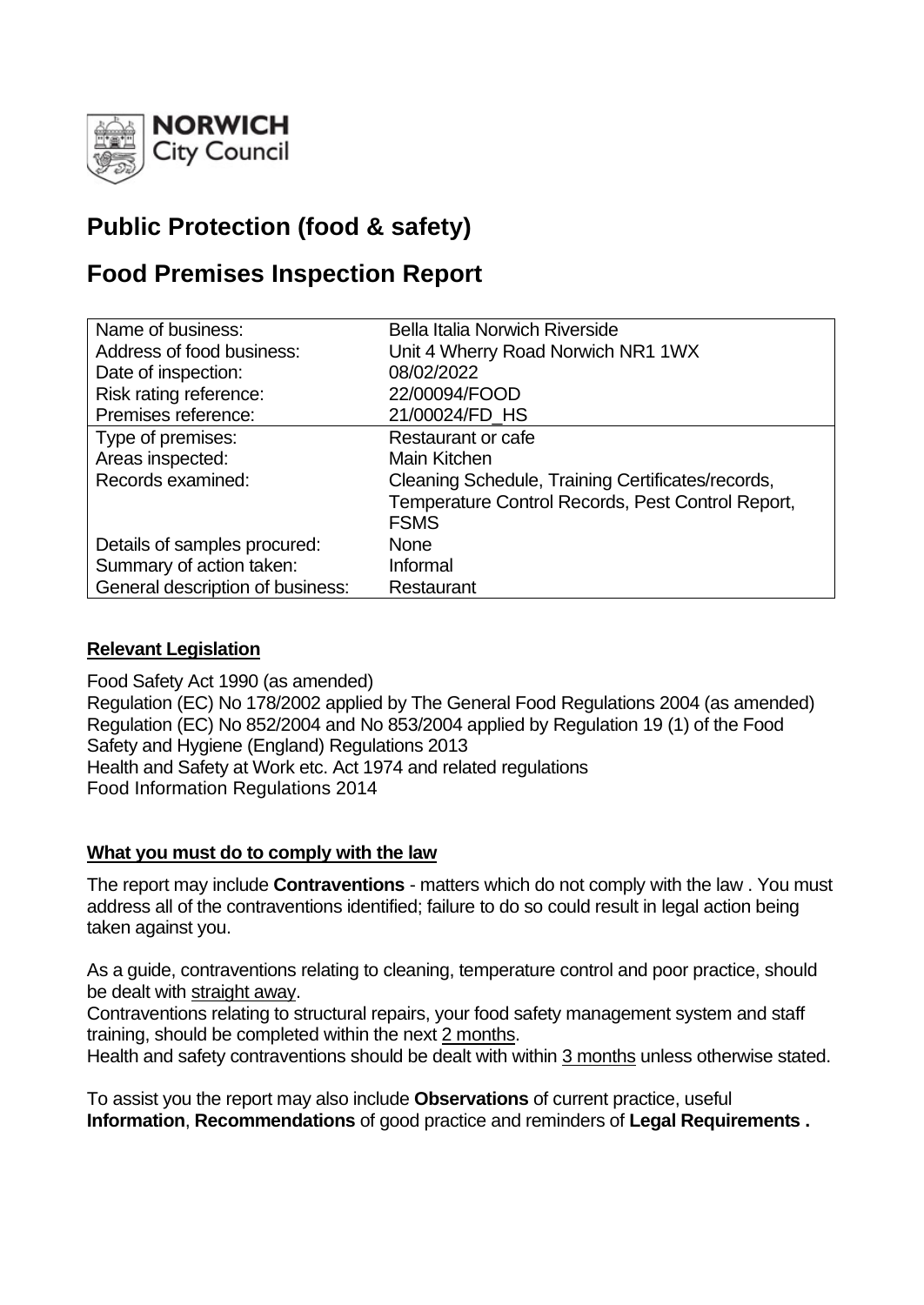My inspection was not intended to identify every contravention of the law and only covers those areas, practices and procedures examined at the time of the inspection. If the report fails to mention a particular matter this does not mean you have necessarily complied with the law.

## **FOOD SAFETY**

### **How we calculate your Food Hygiene Rating:**

The food safety section has been divided into the three areas which you are scored against for the hygiene rating: 1. food hygiene and safety procedures, 2. structural requirements and 3. confidence in management/control procedures. Each section begins with a summary of what was observed and the score you have been given. Details of how these scores combine to produce your overall food hygiene rating are shown in the table.

| <b>Compliance Area</b>                     |          |           |                | <b>You Score</b> |           |    |           |                 |                |  |
|--------------------------------------------|----------|-----------|----------------|------------------|-----------|----|-----------|-----------------|----------------|--|
| Food Hygiene and Safety                    |          |           | 0              | 5.               | 10        | 15 | 20        | 25              |                |  |
| <b>Structure and Cleaning</b>              |          |           | $\Omega$       | 5.               | 10        | 15 | 20        | 25              |                |  |
| Confidence in management & control systems |          |           | $\overline{0}$ | 5                | 10        | 15 | 20        | 30 <sub>1</sub> |                |  |
|                                            |          |           |                |                  |           |    |           |                 |                |  |
| <b>Your Total score</b>                    | $0 - 15$ | <b>20</b> | $25 - 30$      |                  | $35 - 40$ |    | $45 - 50$ |                 | > 50           |  |
| <b>Your Worst score</b>                    | 5        | 10        | 10             |                  | 15        |    | 20        |                 | $\sim$         |  |
|                                            |          |           |                |                  |           |    |           |                 |                |  |
| <b>Your Rating is</b>                      | 5        |           |                | 3                | 2         |    |           |                 | $\overline{0}$ |  |

Your Food Hygiene Rating is 4 - a good standard



# **1. Food Hygiene and Safety**

Food Hygiene standards are excellent. You demonstrated full compliance with legal requirements. You have safe food handling practices and procedures and all the necessary control measures to prevent cross-contamination are in place. **(Score 0)**

#### Hand-washing

**Contravention** The following indicated that hand-washing was not suitably managed:

• the wash hand basin was obstructed behind bar

#### Personal Hygiene

**Observation** I was pleased to see that standards of personal hygiene were high.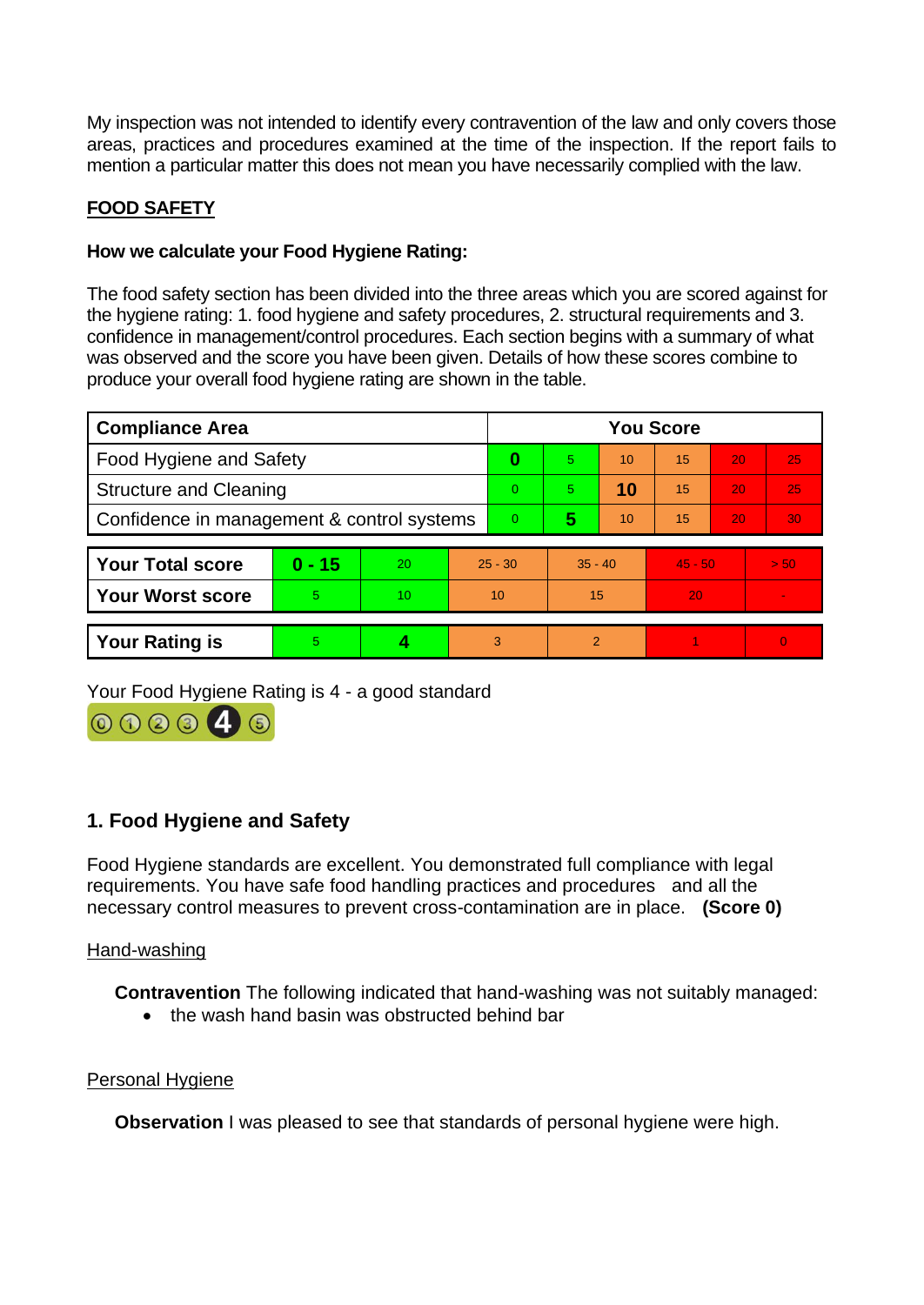# **2. Structure and Cleaning**

The structure facilities and standard of cleaning and maintenance are of a generally satisfactory standard but there are some repairs and/or improvements which are required in order for you to comply with the law. Pest control and waste disposal provisions are adequate. The contraventions require your attention; although not critical to food safety they may become so if not addressed. **(Score 10)**

### Cleaning of Structure

**Contravention** The following items were dirty and require more frequent and thorough cleaning:

- pipework to sinks
- flooring underneath equipment

### Cleaning of Equipment and Food Contact Surfaces

**Contravention** The following items are dirty and must be cleaned:

- hand contact surfaces
- door to walk-in fridge
- dirty mop bucket and water
- broom
- ridge to top of fridge
- legs and wheels to equipment
- underneath soap and towel dispensers
- interior top to ice cream freezer

#### **Maintenance**

**Contravention** The following had not been suitably maintained and must be repaired or replaced:

• holes to wall

## **3. Confidence in Management**

A food safety management system is in place and you demonstrate a very good standard of compliance with the law. You have a good track record. There are some minor contraventions which require your attention. **(Score 5)**

#### Type of Food Safety Management System Required

**Observation** Your SFBB/food safety management system was in place and working well. I was confident you had effective control over hazards to food.